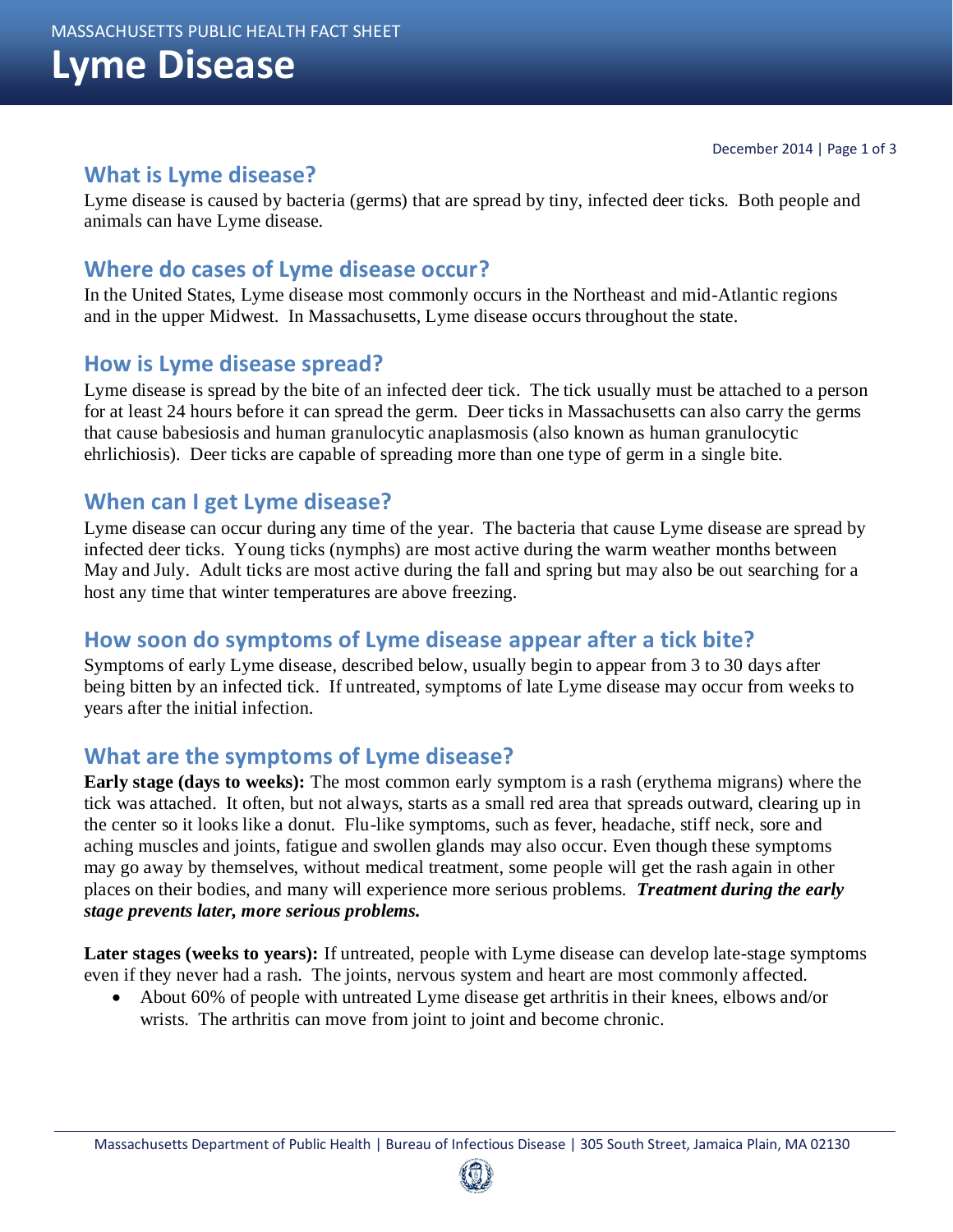- Many people who don't get treatment develop nervous system problems. These problems include meningitis (an inflammation of the membranes covering the brain and spinal cord), facial weakness (Bell's palsy) or other problems with nerves of the head, and weakness or pain (or both) in the hands, arms, feet and/or legs. These symptoms can last for months, often shifting between mild and severe.
- The heart also can be affected in Lyme disease, with slowing down of the heart rate and fainting. The effect on the heart can be early or late.

## **Is there treatment for Lyme disease?**

People who are diagnosed with Lyme disease can be treated with antibiotics**. Prompt treatment during the early stage of the disease prevents later, more serious problems.**

## **What can I do to lower my chances of getting Lyme disease, or any other disease, from ticks?**

**Prevention begins with you!** Take steps to reduce your chances of being bitten by any tick. Ticks are most active during warm weather, generally late spring through fall. However, ticks can be out any time that temperatures are above freezing. Ticks cling to vegetation and are most numerous in brushy, wooded or grassy habitats. They are not found on open, sandy beaches, but may be found in grassy dune areas. When you are outside in an area likely to have ticks (e.g. brushy, wooded or grassy places), follow these simple steps to protect yourself and your loved ones:

- Use a repellent with **DEET** (the chemical N-N-diethyl-meta-toluamide) or **permethrin**  according to the instructions given on the product label. DEET products should not be used on infants under two months of age and should be used in concentrations of 30% or less on older children. Permethrin products are intended for use on items such as clothing, shoes, bed nets and camping gear, and should not be applied to skin.
- Wear long, light-colored pants tucked into your socks or boots, and a long-sleeved shirt. This may be difficult to do when the weather is hot, but it will help keep ticks away from your skin and help you spot a tick on your clothing faster.
- Stay on cleared trails when walking or hiking, avoiding the edge habitat where ticks are likely to be.
- Talk to your veterinarian about tick control options (tick collars, repellents) for your pets.
- More information on choosing a repellent and how to use repellents safely is included in the MDPH Tick Repellents fact sheet at [www.mass.gov/dph/tick.](http://www.mass.gov/?pageID=eohhs2subtopic&L=6&L0=Home&L1=Consumer&L2=Prevention+and+Wellness&L3=Disease+Prevention&L4=Communicable+Diseases&L5=Tickborne+Diseases&sid=Eeohhs2) contact the MDPH at(617) 983-6800 for a hard copy

## *Did you know?*

You don't have to be a hiker on Cape Cod to worry about ticks. In Massachusetts, you may be bitten in your own backyard. There are lots of things you can do around your own backyard to make it less inviting for ticks! Visit the MDPH Tickborne Disease Website at [www.mass.gov/mosquitoesandticks](http://www.mass.gov/mosquitoesandticks) for suggestions.